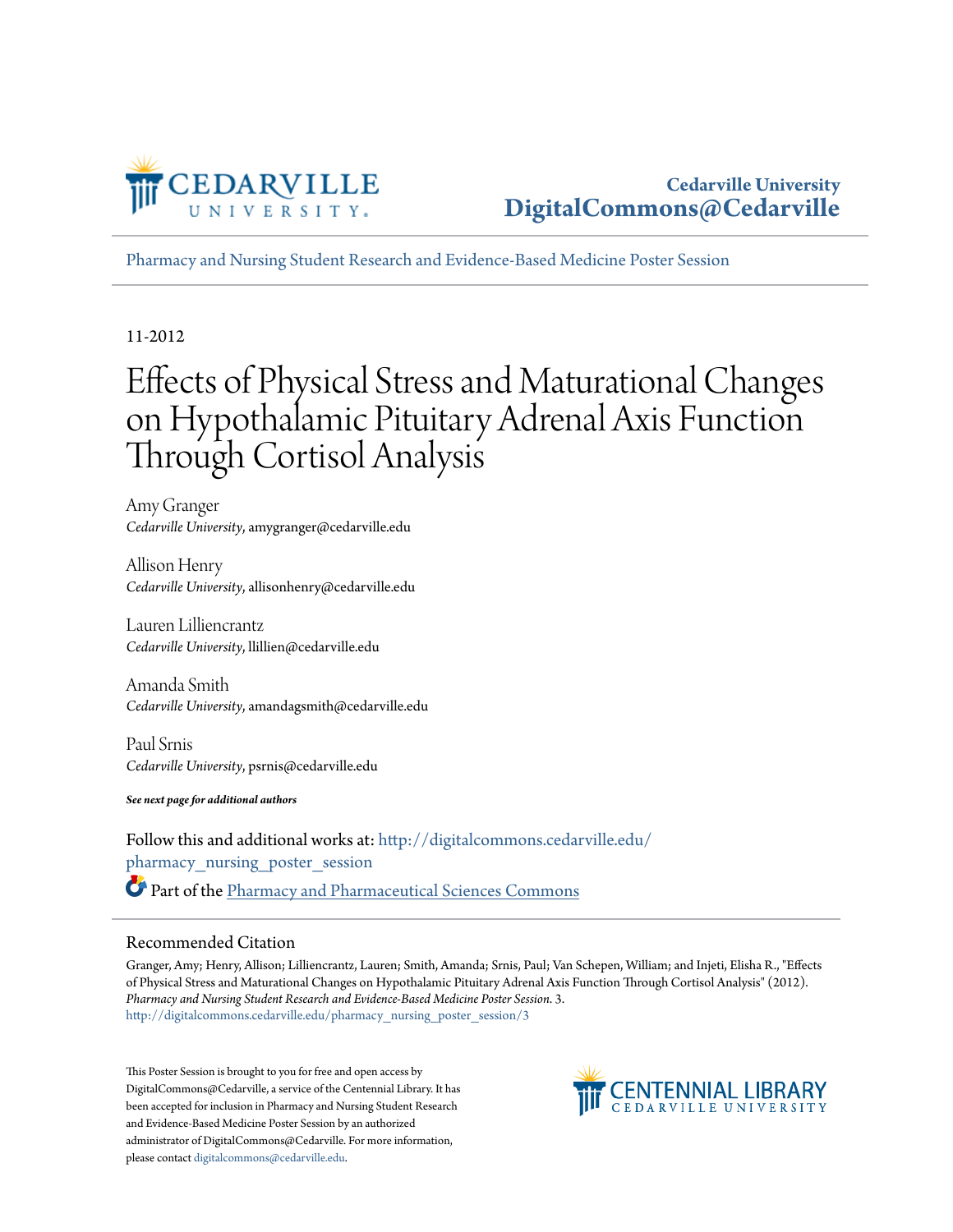#### **Authors**

Amy Granger, Allison Henry, Lauren Lilliencrantz, Amanda Smith, Paul Srnis, William Van Schepen, and Elisha R. Injeti